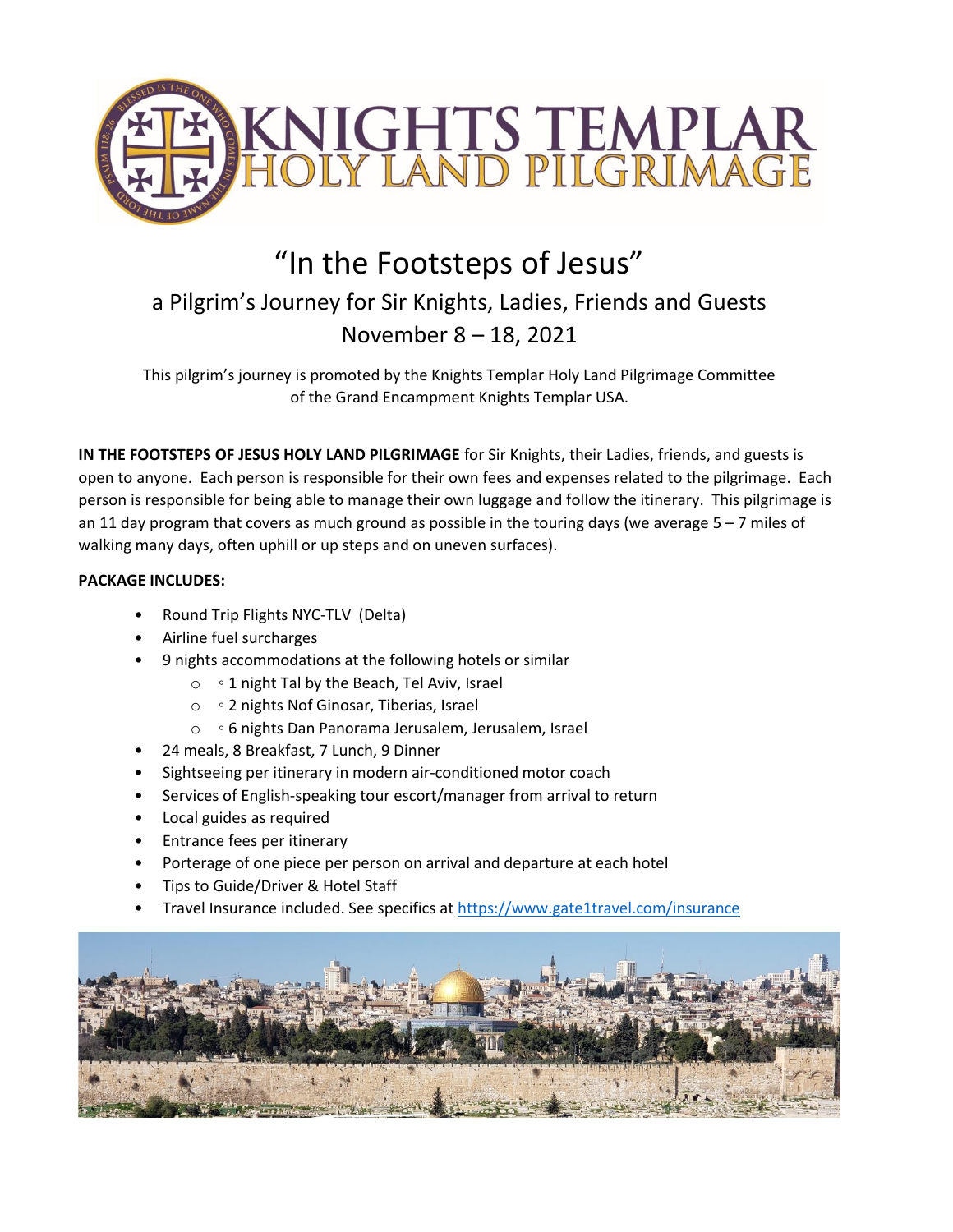### **Estimated Cost\*:**

\$4200 per person estimated Based on double occupancy SINGLE SUPPLEMENT: \$1070 in addition PER ROOM for one person in a room 45 maximum participants, 30 minimum participants \$500 deposit to reserve your place based on receipt of deposit \$2000 - 2<sup>nd</sup> payment due Spring 2021 Balance payment due\* by August 1, 2021 \*Final cost will be determined by number of participants, airline and airport charges.

To reserve your seat, complete a registration form and return it with a \$500 deposit per person. Make checks payable to: **Holy Land Pilgrimage, Inc.** Mail to: **Emmett Mills, Jr. 1713 Betrillo Ct The Villiages FL 32162**

#### **Cancellation Policy:**

As long as any part of your payments are still in the 'Holy Land Pilgrimage, Inc. account that money is fully refundable. Any money that has been paid to Gate1Travel will need to be negotiated between you and Gate1 for possible refunds.

#### **General information:**

If you do not have a valid passport, you need to apply as soon as possible. We will not be able to complete some parts of the registration process without current passport information. US citizens require a passport valid for six months beyond travel dates. (Passport must be valid through May 18, 2022).

This is an adventure with an aggressive itinerary. If you have ANY underlying medical conditions you need to consult with your Primary Care Physician as to whether such a trip is appropriate for you.

You are responsible for your own domestic flights in the US. Please coordinate you flight arrangements with the pilgrimage schedule. Plan to arrive at JFK at least four hours prior to our departure time.

For more information, contact:

Rev. & Sir Knight Duane Kemerley DKemerley@gmail.com 567.376.9741 Mobile & Text

See our web site: [www.kthlp.com](http://www.kthlp.com/)